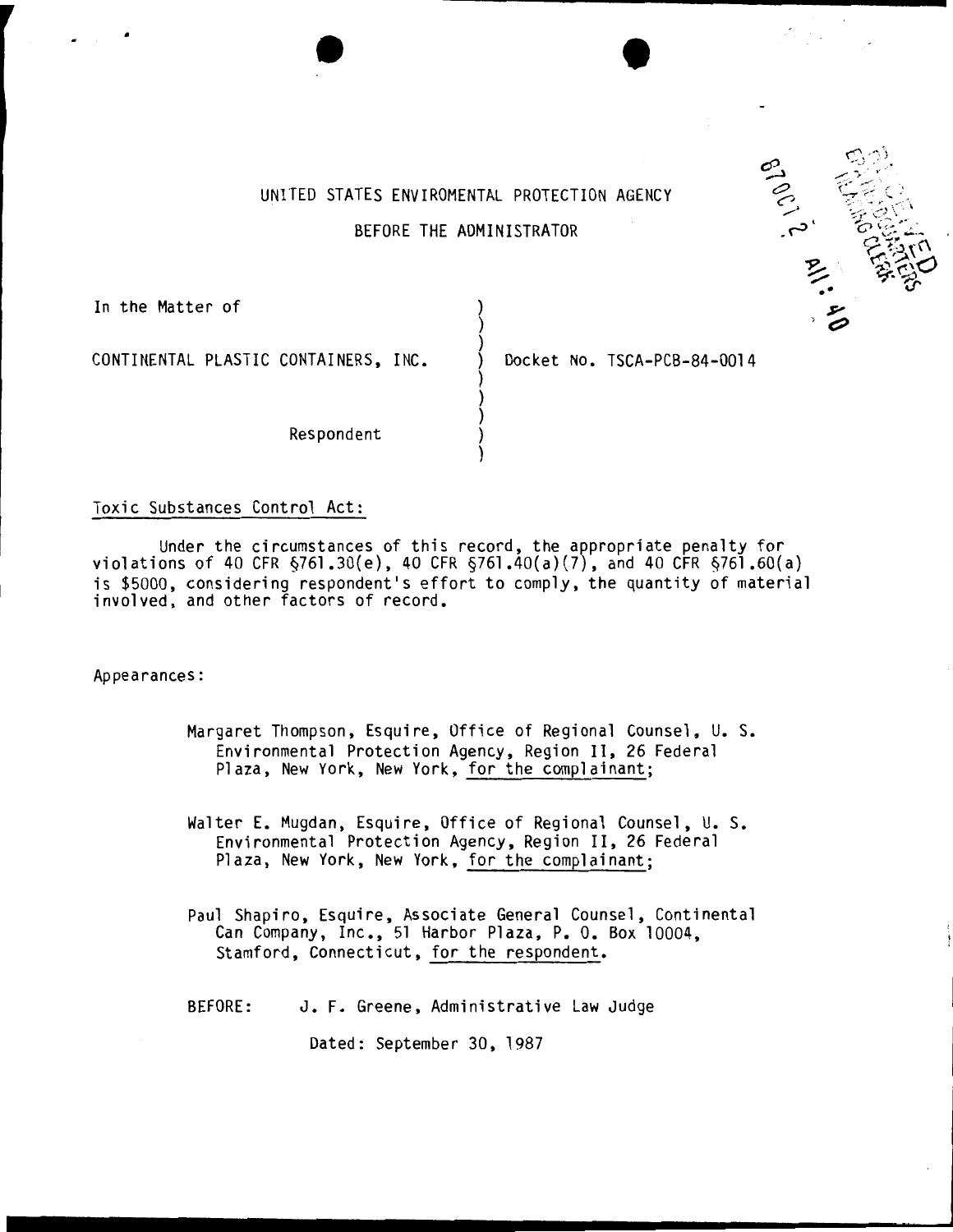## INITIAL DECISION

This civil complaint was brought against respondent Continental Plastic Containers, Inc., Milltown, New Jersey, for three alleged failures to conform to regulations governing the marking and disposal of materials having a concentration of polychlorinated biphenyls (PCB's) higher than 50 ppm, in violation of §15(l)(C) of the Toxic Substances Control Act ("TSCA"), herein referred to as "the Act," 15 U.S.C.  $\S2615(a)(1)$ . 1/ Specifically, the complaint charges that respondent failed to test its hydraulic Unit No. 2 for PCB-containing material, as required by 40 CFR  $\S$ 761.30(e); 2/ that Unit No. 2 contained fluid having PCBs in excess of 50 ppm (parts per million) but was not marked with the "PCB Mark," as required by 40 CFR  $\S$ 761.40 (a)(7); 3/ and that respondent improperly disposed of PCB-containing fluid in a facility not approved for such disposal, in violation of 40 CFR  $\S$ 761.60(a). 4/

Respondent denies, based upon what it termed "diligent inquiry," 5/ that it has been using, or ever did use or dispose of materials containing PCBs in excess of 50 ppm. (It is not disputed that the fluid being used by respondent in the hydraulic units on May 15, 1984, the date of the EPA inspection, was Pydraul 50E or another supposedly PCB-free fluid). Respondent asserts that complainant's tests, which show PCB levels in excess of 50 ppm, are defective and do not establish that the fluid contained PCBs in excess of 50 ppm, TR 5-6, 9-13.

Complainant's allegations respecting all of the counts of the complaint rest upon an inference derived from its tests upon the sample of hyraulic fluid taken from Hydraulic Unit No.2 at respondent's facility during an

- 2 -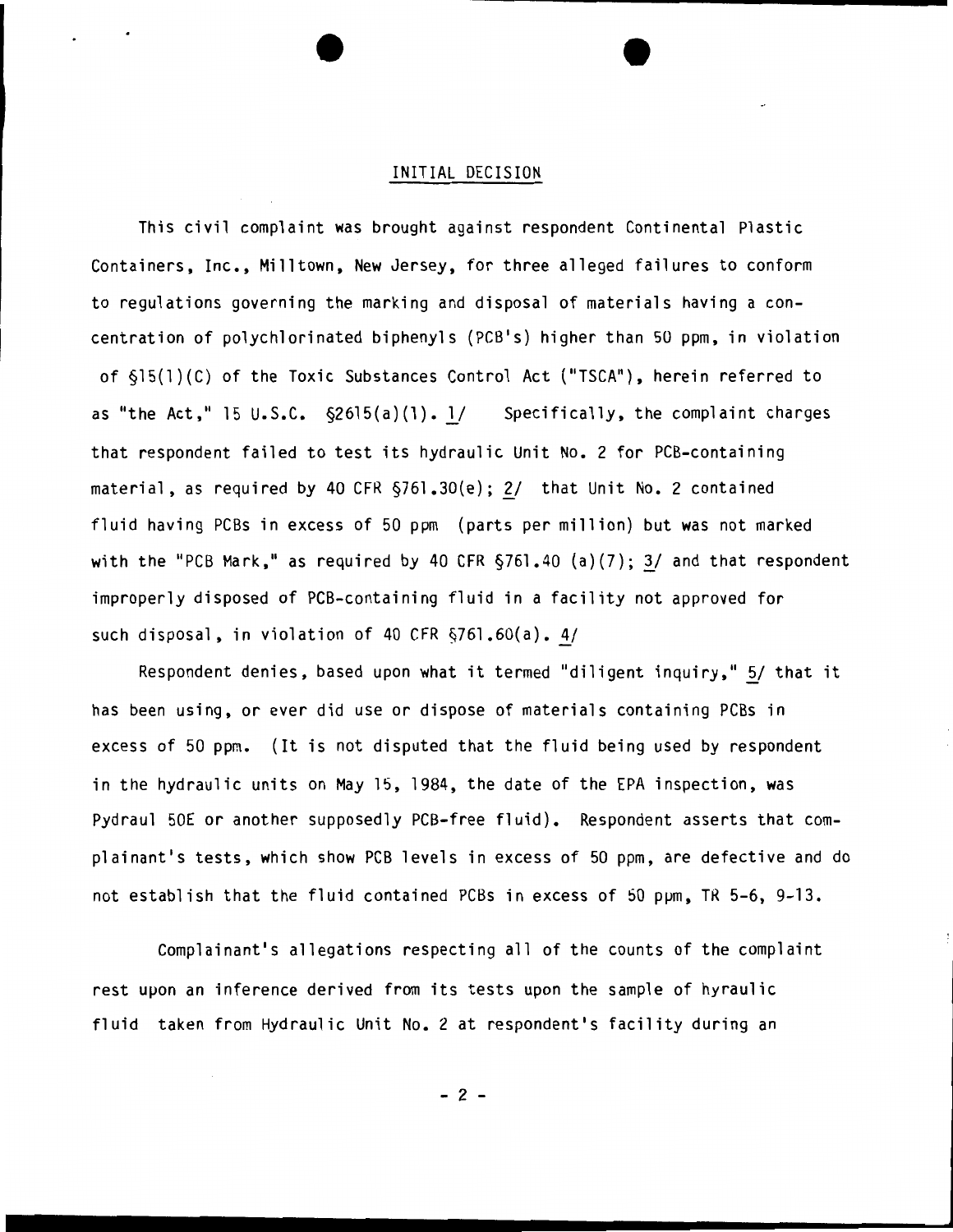inspection on May 16, 1984, TR 46, 42. It is complainant's position that because its tests on the hydraulic fluid taken from Hydraulic Unit No. 2 show 63.5 ppm PCBs, this unit must at some previous time have contained PCBs; therefore, respondent was obligated [40 CFR §761.30(e)] to test for PCBs. Complainant believes that respondent had at one time used Pydraul 312 or 312A  $6/$ , which could have continued to contaminate the supposedly PCB-free fluid being used in recent years, TR 48-54. Moreover, complainant had decided to inspect respondent's facility because it had a list of customers for Pydraul 312 and 312A that included the respondent, CX 1.

Respondent had tests performed on a part of the same fluid taken from Hydraulic Unit No.2 on the day of the inspection. Its tests, performed by a commercial laboratory, show less than 50 ppm PCBs. Respondent points out that for many years only PCB-free fluid had been used in the units, and that the units were drained, flushed, and overhauled periodically over the years as part of its rigorous maintenance program, therefore making it impossible for PCBs to be found found there at a level of 63.5 ppm. Further, respondent had tests performed on waste oils previously drained from the units. No detectable level of PBC's were found. (Stipulation 22, Court Exhibit 1). Respondent asserts that these results further demonstrate that the units could not have contained PCBs in excess of 50 ppm. Complainant concedes that it has no explanation (other than possible contamination, either in the current fluid or from past use of PCB oil, TR 53-54} for 63.5 ppm PCBs in supposedly PCB-free hydraulic fluid, but believes that enforcement, not explanations is its business in this instance. The issue,

 $-3-$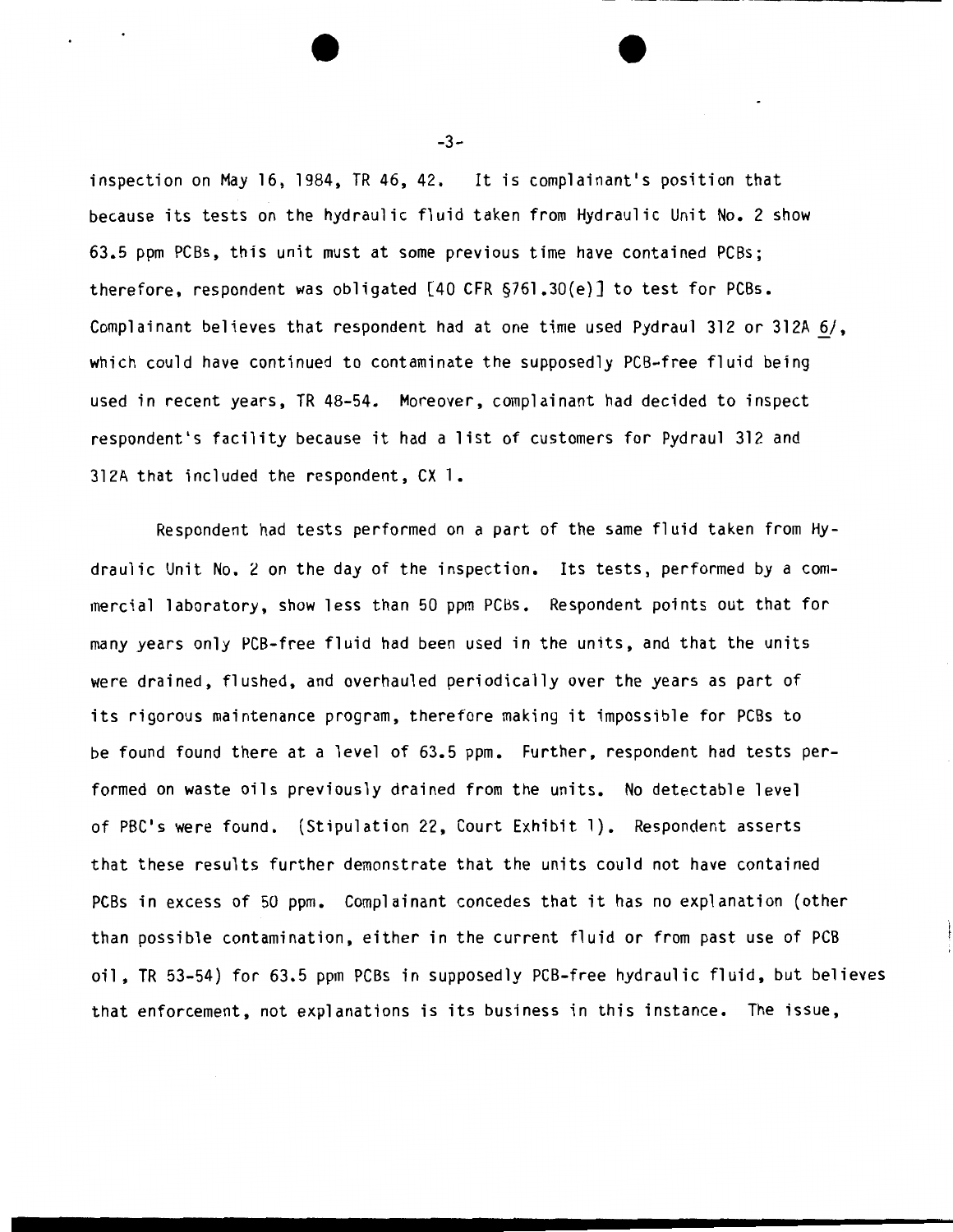therefore, is the validity of the tests performed on the split sample taken from Hydraulic Unit No. 2 on the date of the inspection, May 16, 1984. For reasons stated below, it is concluded that the EPA tests are accurate, and that the fluid did in fact, for whatever reason, contain PCB•s in excess of 50 ppm, thereby subjecting respondent to the regulations cited.

The record discloses that the EPA tests were carried out by EPA personnel in an EPA laboratory in accordance with specified test procedures used in Region II, known as the Standard Operating Procedure for the Determination of Polychlorinated Biphenyls in Transformer Fluid and Waste Oils (March, 1983), CX 8. The tests were also in conformance with the "EPA Test Method - the Determination of Polychlorinated Bipheynls in Transformer Fluid and Waste Oils," RX G. Moreover, the tests were repeated by another chemist on the same oil, with the same results. The highly credible and persuasive testimony of both the first chemist and the second, who was the supervisor of the first, shows that the test procedures were rigorously and scrupulously followed, and that many confirmatory procedures were carried out in order to be certain that there was, among other things, no "interference" in the test results. The tests performed by the supervisor were made in November, 1984, after the results of the first tests had been made known to, and disputed by, the respondent. Tests on three samples of fluid taken from three other hydraulic units on May 15, 1984, at the time of the inspection, showed no detectable levels of PCB's, Stipulation 20 (Court Exhibit 1).

The tests performed on behalf of the respondent were arguably deficient in some respects. Several possibilities for error are apparent from the record *2J*  and it is therefore concluded that these test results cannot be relied upon in

-4-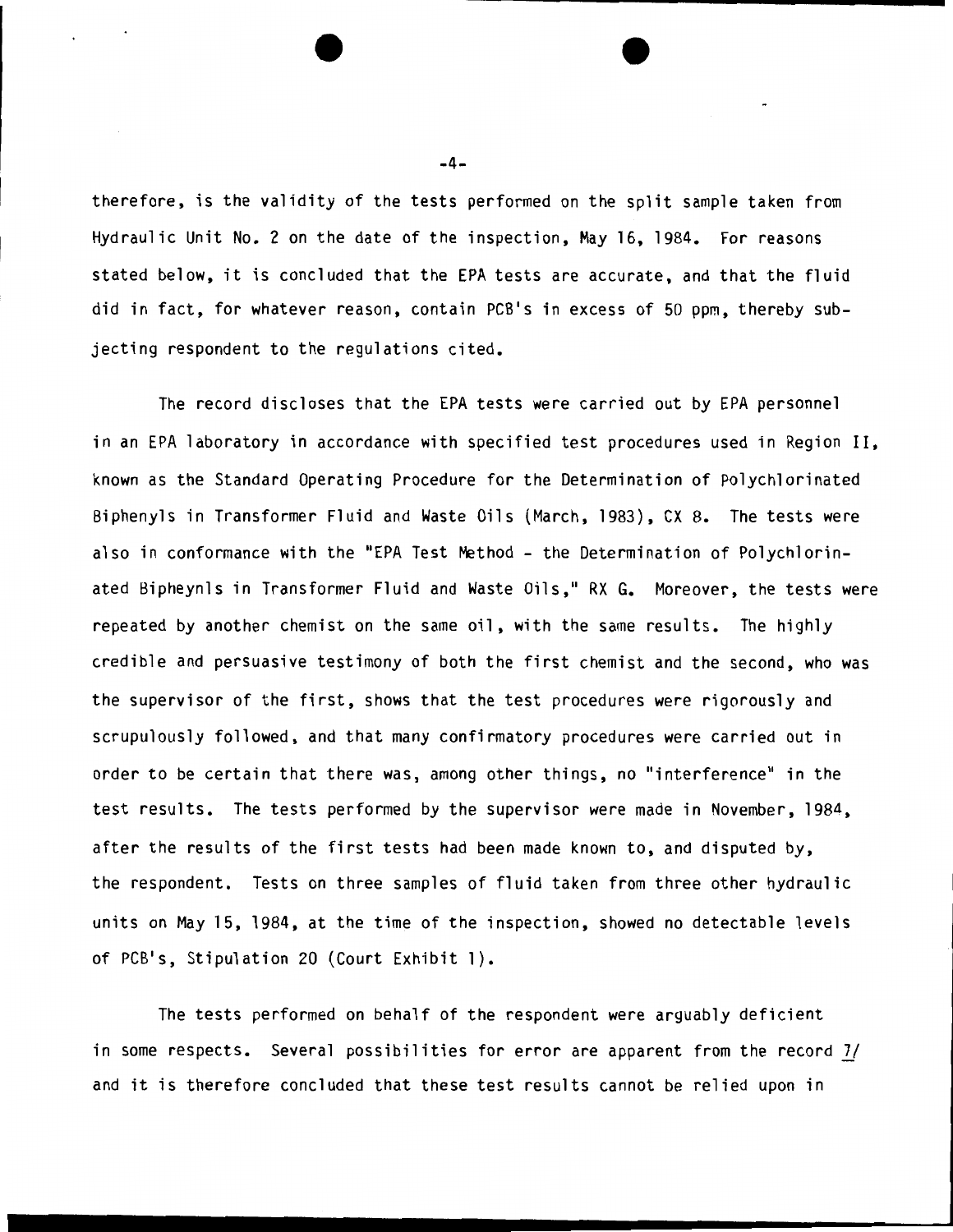the face of the elaborately careful tests -- that conformed to two lengthy testing metnods (CX 8, RX G) -- described by the EPA chemist and supervising chemist. 8/

Respondent has made a credible case that it did not know or suspect that the fluid in Hydraulic Unit No. 2 contained PCB's in excess of 50 ppm, and that changes of personnel may have contributed to this lack of knowledge. While these factors may justify a reduction in penalty, and while it is true that no evidence of previous violations has been shown, they do not constitute a defense to charges of violations of these regulations. 9/ Moreover, the statutory purpose of the legislation being enforced makes it clear that, in the face of toxic substances such as PCB•s, the regulated community must be alert to every possible opportunity to minimize exposure, particularly as those opportunities that are set forth in regulations issued pursuant to the Act.

## Findings of Fact and Conclusions of Law

1. Respondent is a "person", as defined at 40 CFR §761.3, and is subject to the Act and regulations issued pursuant thereto.

2. Respondent operates a facility that at all relevant times was engaged in the manufacture of plastic bottles; in the manufacturing process, high speed extrusion and blow molding machines were used, each of which is governed by a device which includes a hydraulic system. At the time of the inspection, May 16, 1984, ten independent closed loop hydraulic systems were in use, one with each of the extrusion/blow molding machines. Each of the hydraulic systems is provided with a reservoir containing about fifteen (TR 28-29, RX 1) gallons of hydraulic fluid. (Stipulations 4-8, Court Exhibit 1)

-5-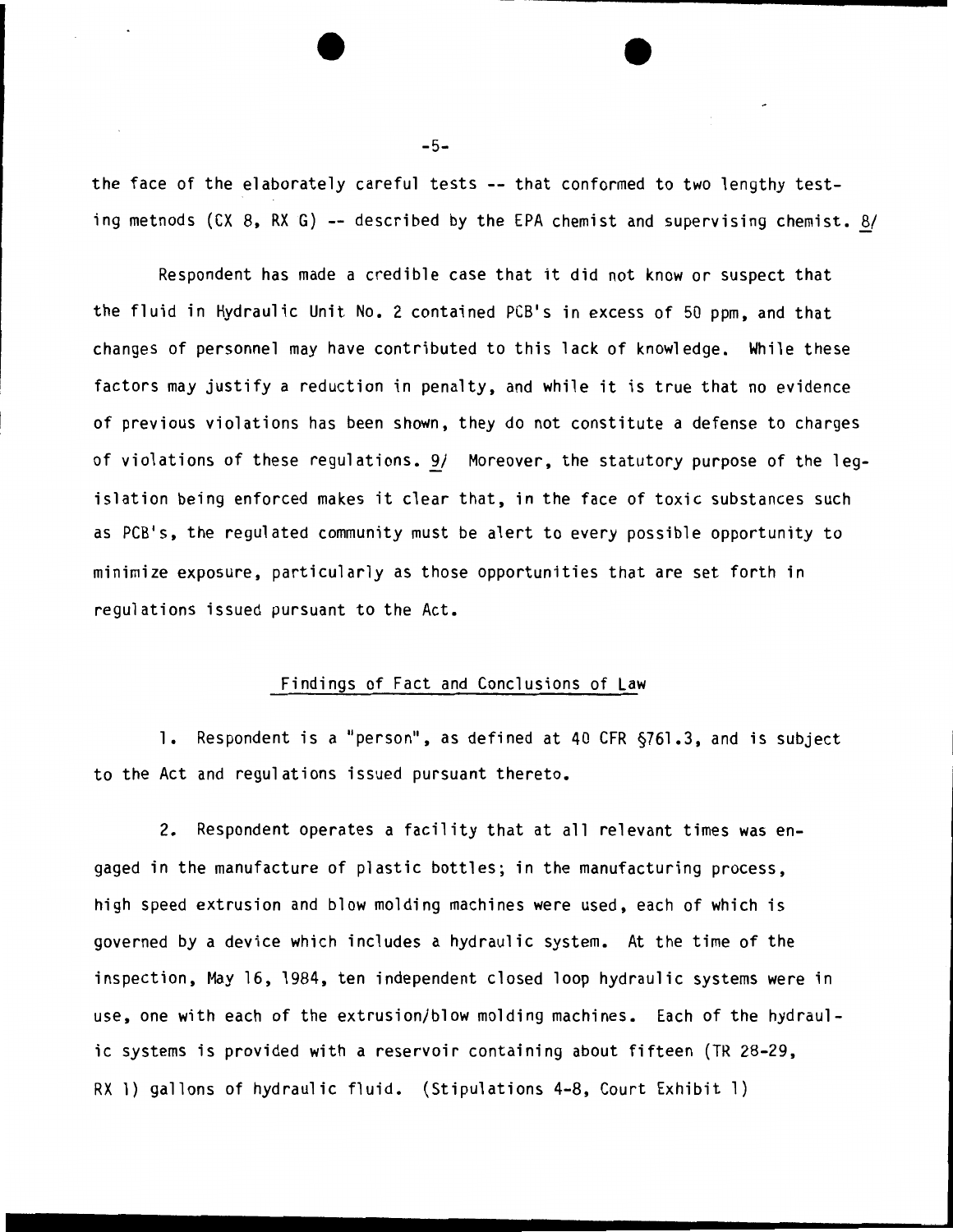3. On May 16, 1984, Hydraulic Unit No. 2 contained hydraulic fluid that exceeded 50 ppm PCBs; the unit was not marked with the "PCB Mark" required by 40 CFR §761.40(a)(7); respondent had not tested Hydraulic Unit No.2, as required by 40 CFR §761.30(e)(l). In disposing of the fluid in Hydraulic Unit No. 2, respondent did not dispose of the material in a facility approved for such disposal, as required by 40 CFR §761.60(a). Therefore, despite its inquiry of the manufacturer of the hydraulic fluid, and despite other measures taken, respondent was in violation of the three regulations set forth herein, and, consequently, in violation of the Act, as alleged in the complaint that initiated this proceeding.

4. Complainant's tests carefully and thoroughly conformed to the appropriate test procedures, CX 8 and RX G, TR 83, 93-94. They set forth accurately and reliably the result that the fluid taken from respondent's Hydraulic Unit No. 2 contained in excess of 50 ppm (an average of 63.5, based upon an average of test results of 56.2, 72.3, and 62.1, CX 9) as of May 16, 1984. Tests conducted for the respondent were carried out with reference to the EPA Test Method (RX G). Despite Stipulation 21, Court Exhibit 1, there is doubt that the tests conformed strictly to that method, TR 64-80, 128, 163-65, 172-173, RX 0, P, and Q.

5. Based upon this record, and taking into account the effort respondent made to comply, based upon the lack of previous history of violations, based further upon the relatively small quantity of material in question and that PCBs were found in only one of the three samples, it is concluded that the appropriate penalty to be assessed is \$5000.

 $- 6 -$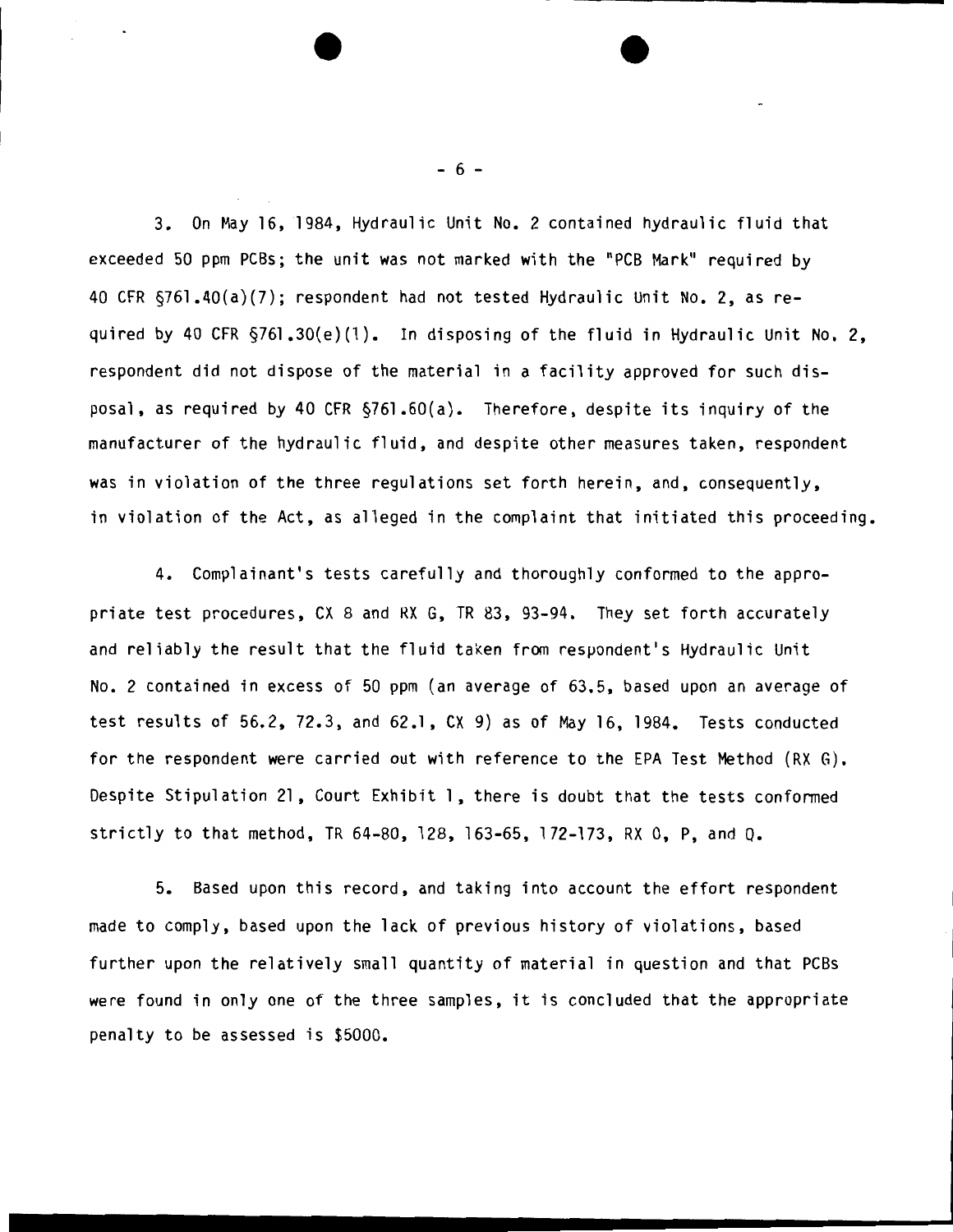### ORDER

- 7 -

Accordingly, it is ORDERED, pursuant to Section 16(a}(l) of the Toxic substances Control Act, 15 U.S.C. §2615(a}(l), and based upon consideration of the entire record herein, after evaluating the gravity of the violations and the appropriateness of the penalty proposed by the complainant, that a civil penalty of \$5000 is hereby assessed against respondent Continental Plastic Containers, Inc., for violations of the Act found herein.

Payment shall be made by certified check or cashier's check, within thirty (30} days of the effective date of this Order, payable to the Treasurer, United States of America, and transmitted to the United States Environmental Protection Agency, Region II (Regional Hearing Clerk), Post Office Box 360188M, Pittsburgh, Pennsylvania 15251.

بالمحيمان Greene Administrative Law Judge

Washington, D. C. September 30, 1987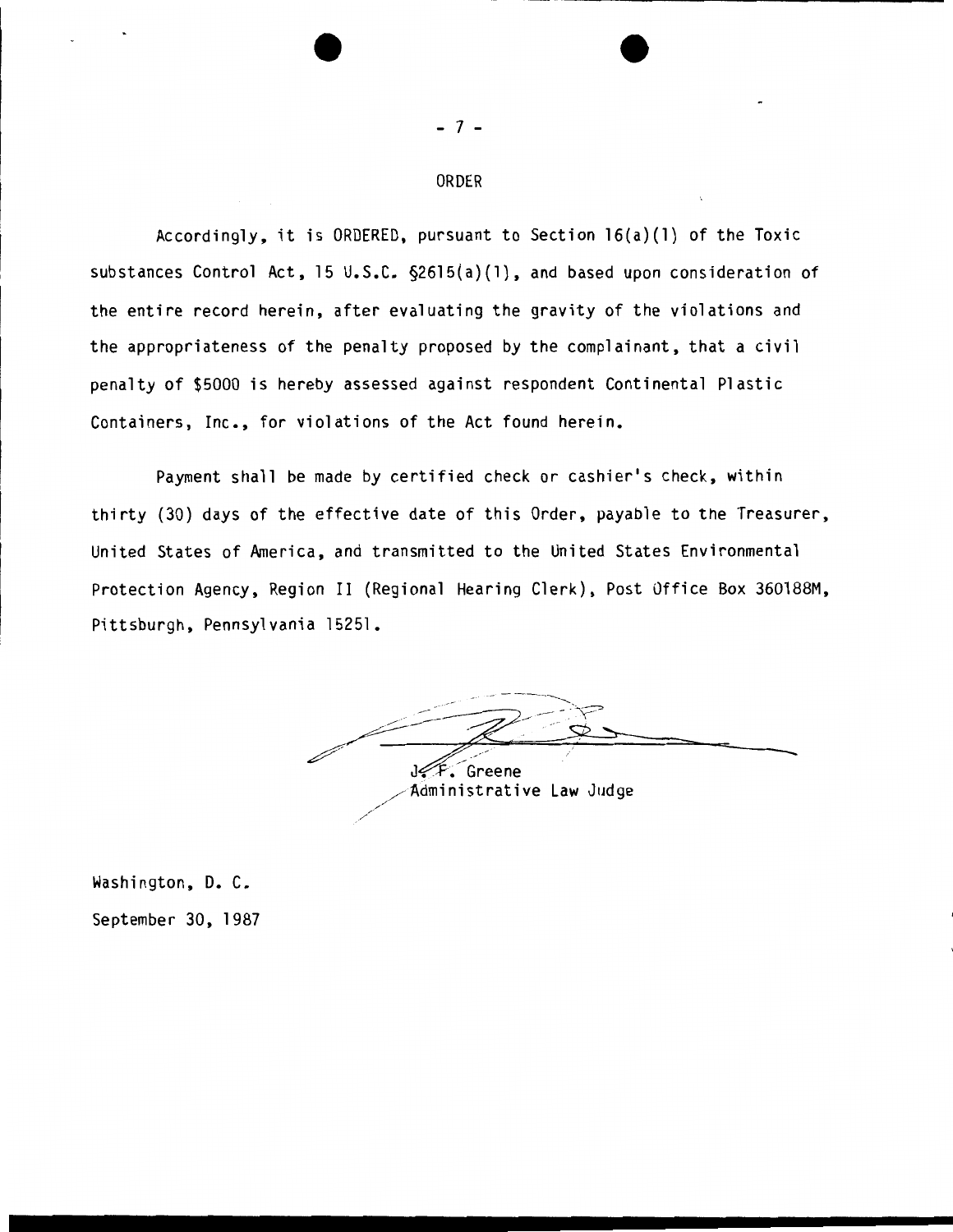#### FOOTNOTES

1/ Violations of the regulations promulgated pursuant to authority of the Act,  $\overline{\delta6}(e)(1)$ , le USC  $\delta2601(e)(1)$ , are violations of  $\delta15(1)(c)$  of the Act.

2/ 40 CFR 761.30(e) provides as follows, in pertinent part:

Use in hydraulic systems. After July 1, 1984, intentionally manufactured PCBs may be used in hydraulic systems in a manner other than a totally enclosed manner at a concentration level of less than 50 ppm provided that the requirements in paragraphs (e){l) through (7) of this section are met.

(1) Each person who owns a hydraulic system that ever contained PCBs at concentrations above 50 ppm must fluid of each system no later than November 1, 1979, and at least annually thereafter. All test sampling must be performed at least three months after the most recent fluid refilling. When a test shows that the PCB concentration is less than 50 ppm, testing under this paragraph is no longer required. . . .

 $(5)$  Data obtained as a result of paragraph  $(e)(1)$ of this section must be retained for five years after the hydraulic system reaches 50 ppm.

 $3/$  40 CFR  $$761.40(a)(7)$  provides in pertinent part:

Marking requirements: (a) Each of the following 1tems 1n ex1stence on or after July 1, 1978, shall be marked as illustrated in Figure 1 in  $\S$ 761.44(a)...

(7) Hydraulic systems using PCB hydraulic fluid. (See also paragraph (e) of this section).

(e) As of October 1, 1979, applicable PCB Items in paragraph  $(a)(1)(6)$ ,  $(7)$ , and  $(8)$  of this section containing PCBs in concentrations of 50-100 ppm  $\bullet$  .  $\bullet$  shall be marked with mark M/L, as described in  $$761.45(a)$ .

4/ 40 CFR §761.60(a) provides in pertinent part:

Disposal requirements: PCBs. (1) . . . PCBs at concentrations of 50 ppm or greater must be disposed of in an incinerator which complies with §761.70.